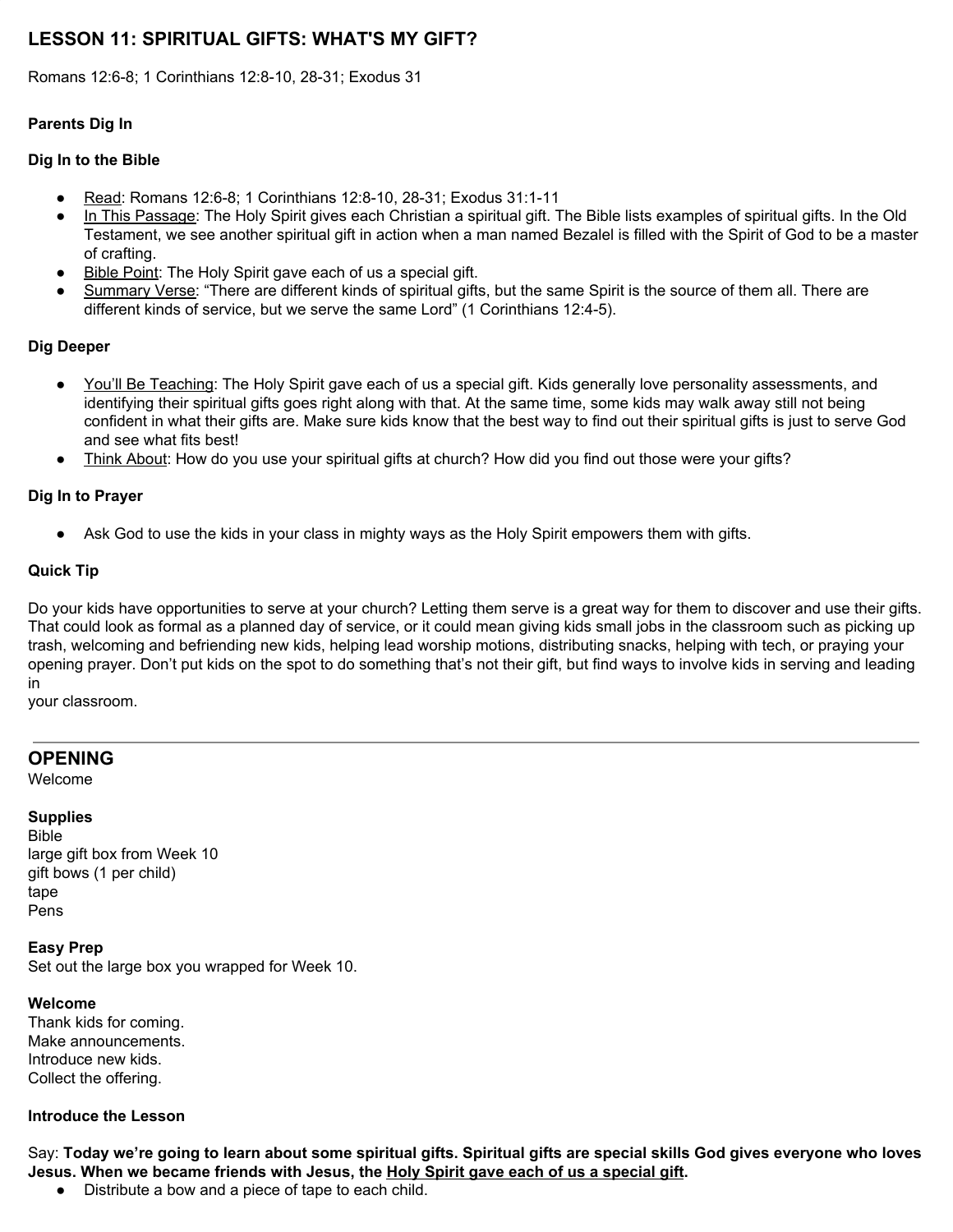- Have kids tape their bows all over the outside of the box.
- You'll continue to add to the gift box for the next couple of weeks, so leave it in the room.

#### **Share**

- Tell kids the best gift someone could give *you*.
- Ask kids to share the best gift someone could give *them*.

#### **Summarize**

Open a Bible to Romans 12, and say: Everybody loves getting a good gift. And what's really neat is that when we're friends with Jesus, the Holy Spirit gives each of us a special gift. Let's find out more about what kind of gifts the Holy Spirit gives, according to the Bible. The Bible isn't like other books; it's special. The Bible is another gift from God! And God is **here right now, ready to talk to you. Let's talk with him now.**

Pray, thanking the Holy Spirit for the special gifts he's given us.

# **TALK-ABOUT VIDEO**

Max's Story

## **Discuss and Watch "Max's Story"**

Say: We're learning that the Holy Spirit gave each of us a special gift. That means we have qualities that God can use to **help us serve him and others better!**

- **● Ask: • What's something you're good at?**
- Say: **Let's learn about a kid named Max who God made good at science!**
- 

**●**

#### **Watch "Max's Story." [here](https://vimeo.com/showcase/6097677/video/345118006)**

- Ask: **• How would you describe Max?**
- **Max is definitely good at science. But what** *character qualities* **did you see in him?**

Say: Max is creative and curious. He likes to find solutions that help solve other people's problems. The Holy Spirit gave each of us a special gift. That means there are parts of our characters and personalities that make us feel extra drawn to **doing certain things. And the Holy Spirit can guide us to use those gifts to serve God!**

# **MUSIC VIDEO**

"Let's Go!" [here](https://vimeo.com/showcase/6097677/video/345113936) "Living by the Spirit" [here](https://vimeo.com/showcase/6097677/video/345114007) "Ready to Serve" [here](https://vimeo.com/showcase/6097677/video/345114087)

# **CORE BIBLE DISCOVERY**

Spiritual Gifts: What's My Gift? (Romans 12:6-8; 1 Corinthians 12:8-10, 28-31; Exodus 31:1-11)

## **Supplies** Bibles pony beads (2 per child) 5-10 clear glass jars, glasses, or vases (ideally the same size) Legos paper markers scissors tape pencils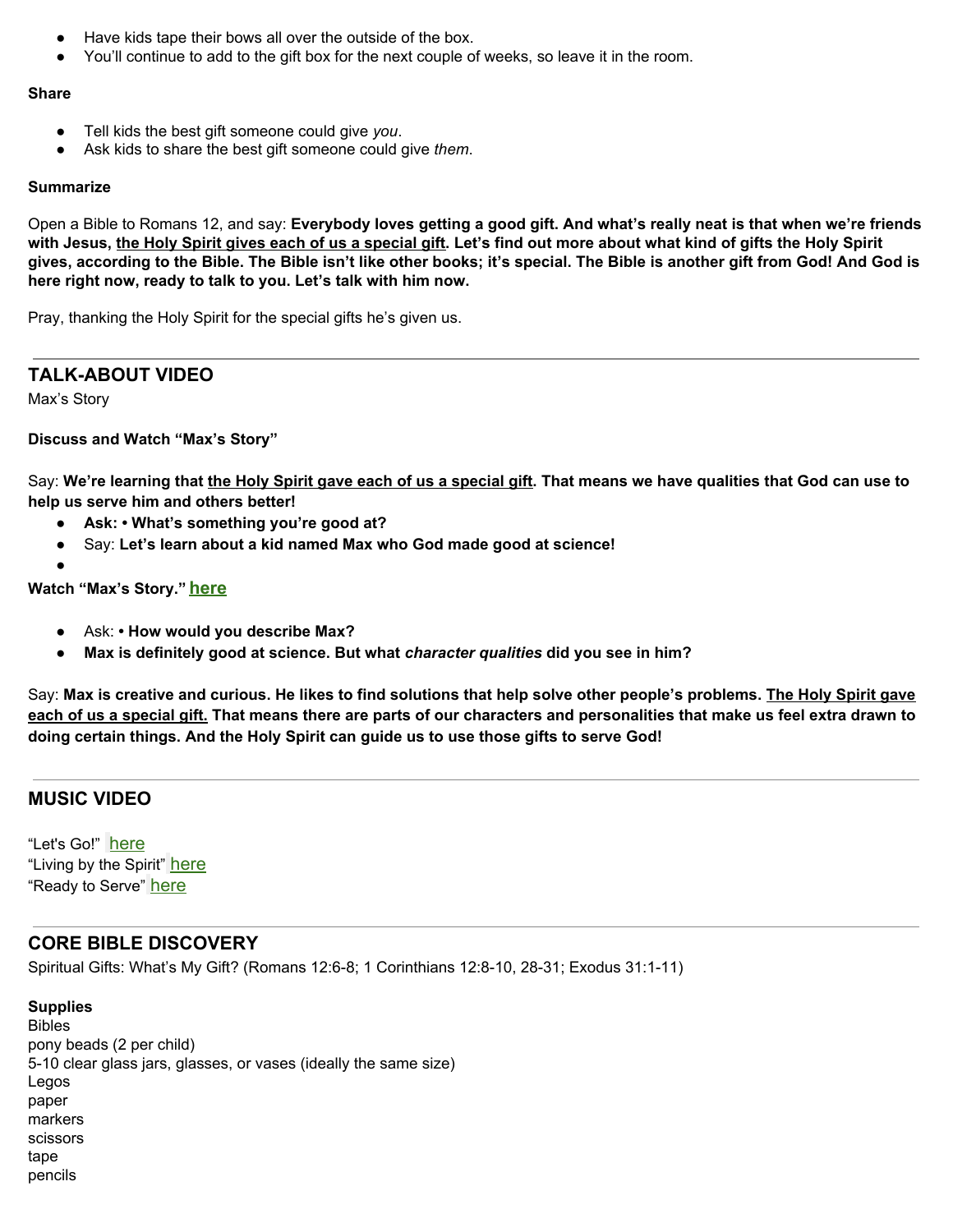#### **Easy Prep**

Make a label for each glass, using some of the following ideas or coming up with your own ideas of ways people serve at your church: lead pastor, janitor, worship leader, Sunday school teacher, church secretary, the person who counts the offering, prayer team member, parking lot attendant, security, kid in Sunday school. Print the full set of "Spiritual Gifts" handouts or make 81/2x11 signs for each of the following spiritual gifts: prophecy, serving, teaching, encouraging, giving, leading, kindness, wise advice, special knowledge, great faith, healing, miracles, discernment, speaking in unknown languages, interpreting unknown languages, apostles. Hang the signs around the room.

#### **Vote**

Say: We're learning about spiritual gifts. The Holy Spirit gave each of us a special gift. Here at our church, people use those gifts to serve God! But which gifts are the most important? Let's vote. Give each child two pony beads. Say: You get two votes, and you'll vote by dropping your bead in a glass. You'll be voting on which of the roles are most important to our church, choosing between these options. Read the labels on the glasses, then have kids vote with their beads.

Ask**: • Why did you vote the way you did?**

● Hold up the glass with the most beads.

Ask**: • Why do you think this role is considered the most important?**

Say: We're not the first ones to think some jobs are more important than others. We're going to read about some spiritual gifts a guy named Paul wrote about in the Bible. He was writing a letter to people living in the city of Corinth who thought the ability to speak in unknown languages was the best gift. It probably seemed the coolest. But it turned out they had **their priorities wrong, because it wasn't the most** *helpful* **gift.**

Read 1 Corinthians 12:8-10 and 29-31. As you read, pause after each gift and have kids run to the matching sign. Repeat with Romans 12:6-8.

#### **Work Together**

Say: Whew! That's a lot of spiritual gifts! It would be exhausting if you had to have all of them by yourself. The Holy Spirit **gave each of us a special gift. That's why we need to work together!**

Those passages are commonly used to give us a list of possible spiritual gifts. But that's not all the gifts there could be. Paul was just writing a list of examples; he didn't mean to provide us with a complete list of gifts.

In fact, in the Old Testament—waaaay before Paul was even alive—the Holy Spirit gave a special gift to a couple of guys **named Bezalel** (BEZ-ah-lel) **and Oholiab** (oh-HO-lee-ab)**.**

Read Exodus 31:1-5.

Ask**: • Tell about something you've created.** Share your own example first.

Say: These verses tell us that the Spirit of God filled Bezalel with wisdom and expertise in all kinds of crafts. So being **good at making things is a spiritual gift, too!**

**Let's work in groups to make things.**

Have kids form groups of four or five. Give each group a Bible, and set out Legos to share.

Say: Bezalel worked with another guy, Oholiab, and other craftsmen to make the Tabernacle. That was kind of like a church in a tent that the Israelites could take with them wherever they traveled. So you'll work in your groups to make a church out of Legos. You'll also need pictures or curtains to decorate your church, so some people in your group can draw those, cut them out, and tape them to the church. And you'll need items that go inside the church, matching what the Bible lists in Exodus 31:7-11. So one person in your group can look at that list and make sure you have everything you need. As you work together, look for gifts in the other people in your group. Look especially for the gifts posted on **our signs around the room. While you're working, I need you to be "gift detectives"!**

Allow about five minutes for kids to work in groups. Then have groups stop building and affirm the gifts they saw in each other.

Ask: **• What gifts did you observe as you worked together?**

**• Was there a way someone described you that surprised you? Explain.**

Say: The Holy Spirit gave each of us a special gift, and you just saw some of those gifts in action! Maybe someone saw a gift in you that you didn't know you had. Or maybe you think you have another gift no one mentioned. Have kids each go to a sign that represents a gift they think they may have and write their names on the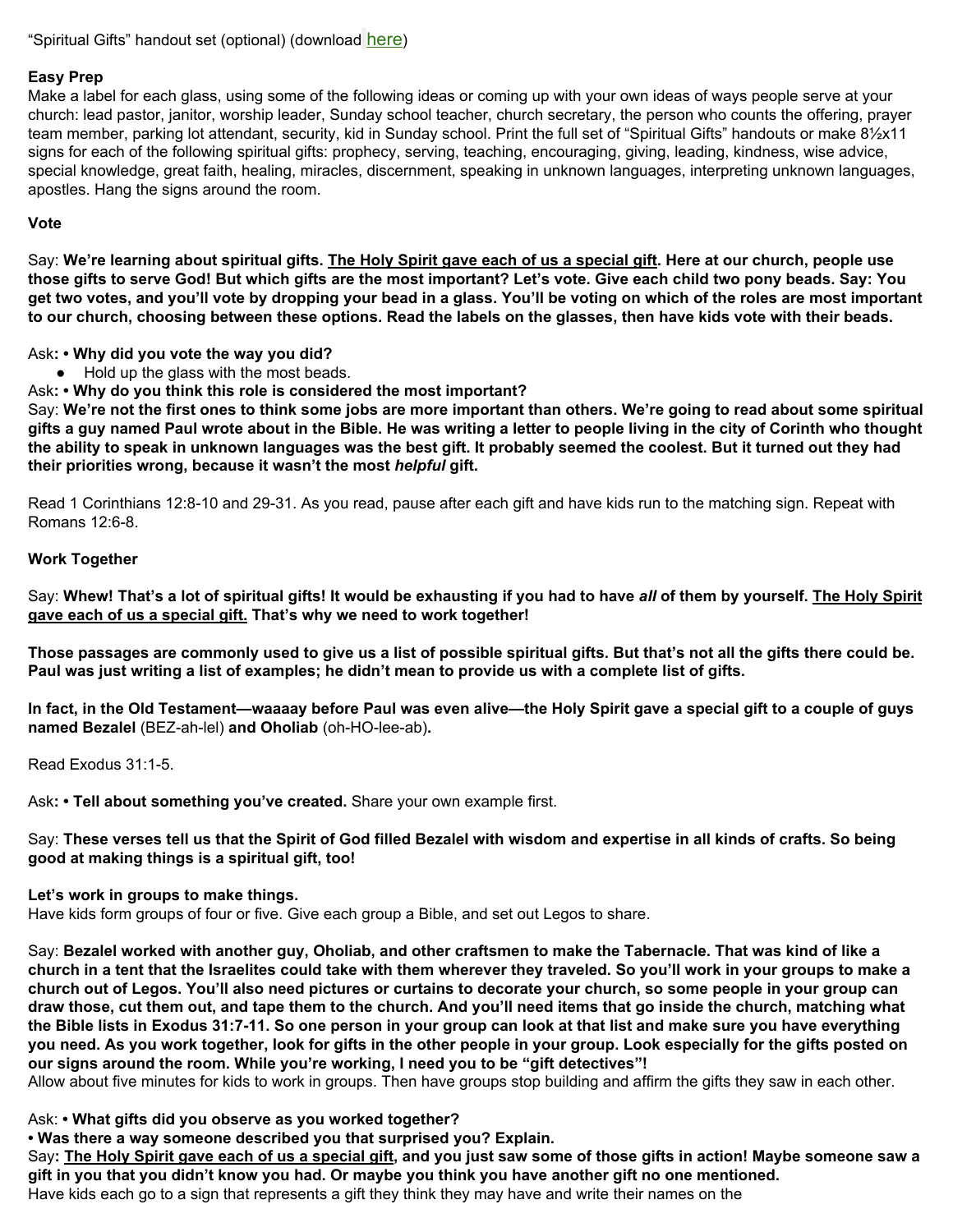sign. Later, you'll refer to these names as an affirmation during the Life Application Wrap-Up.

Say: The Holy Spirit gave each of us a special gift. Some of us have more than one, but all of us have at least one. Some of the gifts, like kindness, giving, and encouraging, are things we're all called to do. But if you have the spiritual gift of kindness or encouragement, that means it comes more naturally to you. You can use your spiritual gifts to serve God **wherever you go!**

Save the signs for this week's Life Application Wrap-Up and next week's Core Bible Discovery.

# **DEEPER BIBLE**

How Do I Know for Sure What My Spiritual Gift Is?

# **Supplies**

Bibles "Spiritual Gifts Guide" handout (download [here](https://digin-resources.group.com/media/10712/q2_lesson-11_spiritual-gifts-guide_handout.pdf)) Pencils

## **Set It Up**

Say: When we're friends with Jesus, the Holy Spirit gives each of us a special gift. That's pretty cool! But maybe you're not sure what your spiritual gift is. Maybe you feel like you don't have one. But if you believe in Jesus, you do have one! **So how can we know for sure what our spiritual gifts are? Let's dig in to that.**

#### **Dig Deeper**

Say: **First, let's review the spiritual gifts listed in our Bible passages.** Read Romans 12:6-8 and 1 Corinthians 12:8-10.

Ask**: • Which of these gifts have you seen Christians use? Talk about that.** Share your own example first.

**• What are some other gifts the Christians you know have shown?**

Say: These Bible passages list some examples of spiritual gifts. But we know that Bezalel and Oholiab had a gift that's not on this list—the ability to build and make things. (See Exodus 31:1-11.) There may be all kinds of gifts people in this **room have besides what's listed in the Bible passages!**

## **Take a Spiritual Gifts Test**

Say: We've reviewed what the gifts are, but maybe you're still wondering which one you have. Let's use a guide to help you figure out from the list in Romans and 1 Corinthians what your gift might be. Don't worry, this isn't a school kind of **test! This one is all about** *you***, so there are no wrong answers.**

Give each child a "Spiritual Gifts Guide" handout and a pencil, and have kids complete the handout. For each statement, kids will put a 3 if it's usually true about them, a 2 if it's sometimes true about them, a 1 if it's rarely true, and a 0 if it's never true. Afterward, kids will add up the total score for each category and see which one has the highest number.

Ask**: • How did your result match with what you thought your gift might be? • Do you think your result is right or wrong? Explain.**

Say: A spiritual gift guide like this can help you understand how what you're already doing might show your spiritual gifts. But it's not foolproof, so maybe you still don't feel sure what your spiritual gift is. That's okay! If you're still not sure, or even if you think you are...just serve God! He'll start to show you what comes easiest to you. When you see God working through you to do something amazing, chances are you just used your spiritual gift! And the closer you grow to God, the more he'll help you grow in your ability to use your spiritual gift. Remember, the Holy Spirit gave each of us a **special gift.**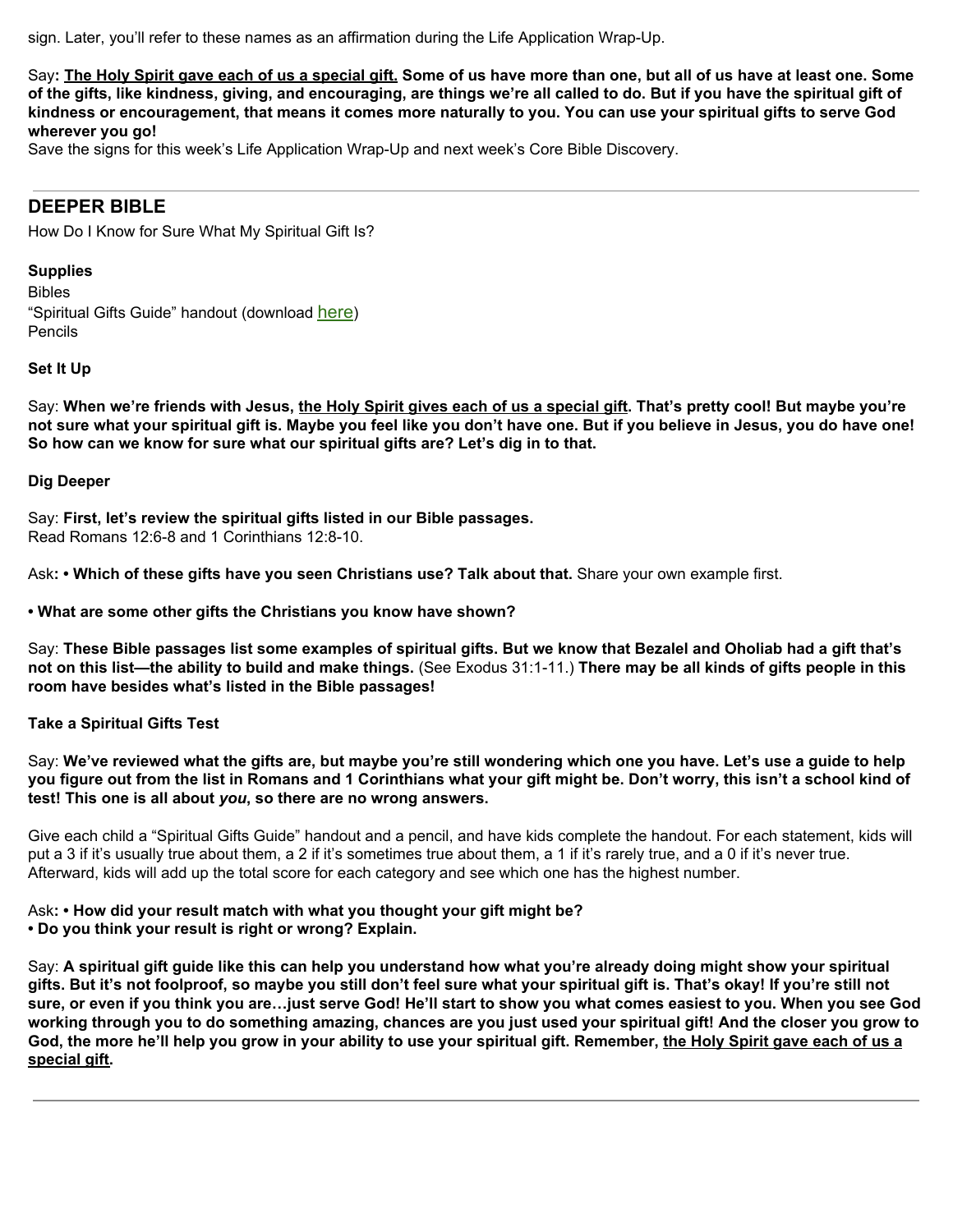# **OBJECT LESSON**

Pay Artistic Attention

## **Supplies**

drawing supplies (1 per child) paper

## Tip

Provide drawing supplies that are all the same medium, such as only crayons or only colored pencils, so everyone has the same kind of drawing tool.

## **Follow Directions to Draw a Picture**

Say:It's exciting to learn today that the Holy Spirit gave each of us a special gift. Our gifts from the Holy Spirit can be as different as we are. Draw kids' attention to a few ways they differ, such as what toys they like to play with most, the prints or colors of their clothing, and their names. Let's do something fun that'll show us another way we're different.

· Distribute paper and drawing supplies.

· You'll call out the following directions for all the kids to follow for drawing a picture of a house without telling them what they're drawing. Kids will interpret and visualize each direction you give differently, so even with the same drawing tool and same directions, their pictures will look different. Be sure to pause long enough between directions for kids to draw.

o Say: Draw a big square. "Draw" a square in the air to help any kids who need a reminder of a square's shape.

- o Draw a smaller square inside the big square.
- o Draw one more small square inside the big square.
- o Draw a door inside the big square.
- o Draw a pointy triangle sitting on top of the big square. Use a finger to draw a triangle in the air.

· Kids can put their crayons down and hold up their drawings so everyone can look at each other's and see the differences. Explain to kids that they've all drawn a house, if they have not yet figured this out.

#### **Talk About It**

Say: You all had the same supplies to draw with and the same directions to follow to draw a house, but your pictures aren't the same. Your brains all think differently, and you each understood the drawing directions in your own special **way.**

Ask: • **What things look different about your pictures?**

• **What do you like about all the different pictures?**

Say: It's great that our pictures are different and that we're different! None of us are exactly the same, and neither are our **gifts from the Holy Spirit. The Holy Spirit gave each of us a special gift.**

# **CRAFT**

Gift Stars

## **Supplies**

Bible

solid-color wrapping paper (two 6x6-inch squares per child) pencils rulers scissors markers tape

scrap paper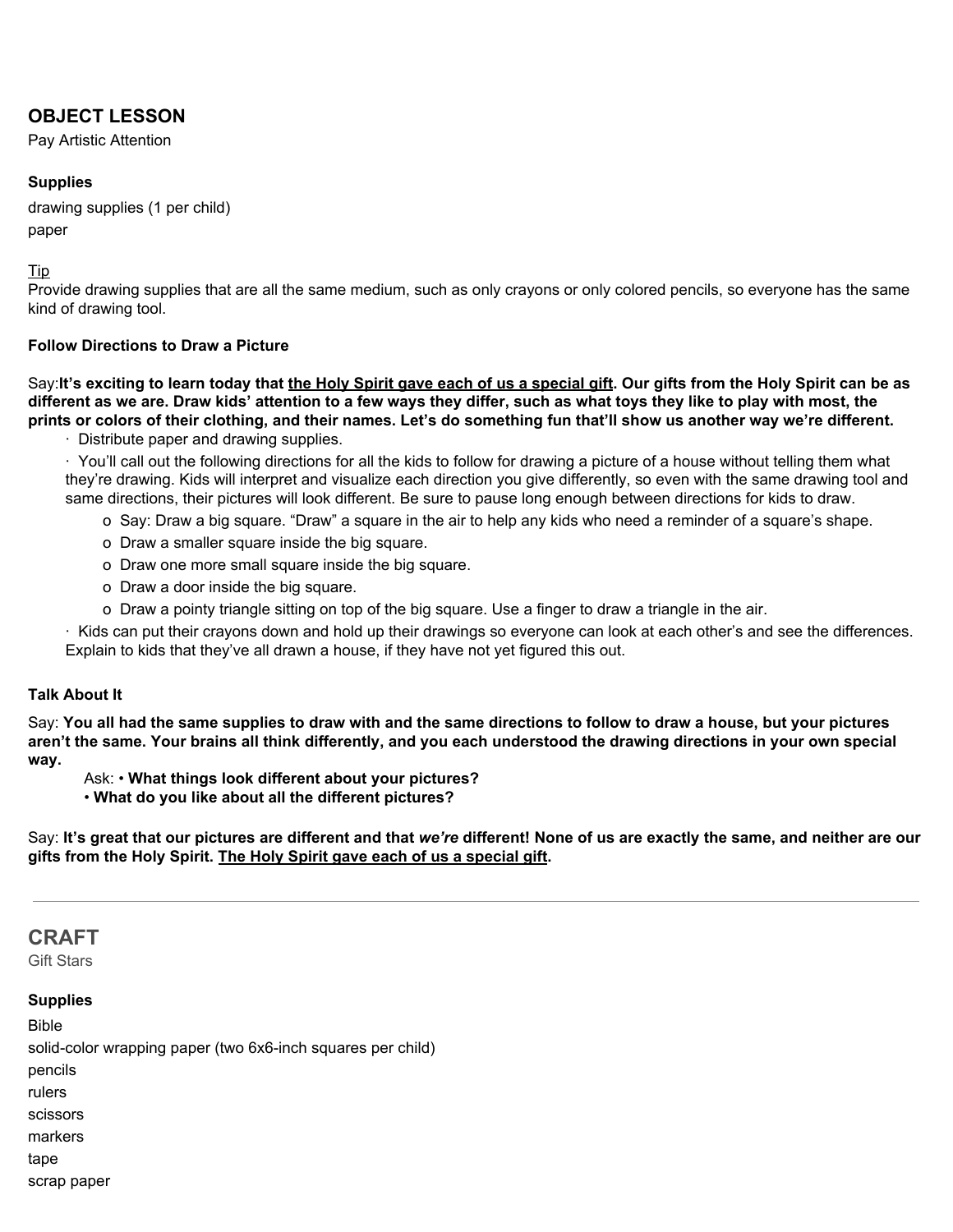## gift ribbon

"Gift Star Instructions" handout (1 per child) (download [here](https://digin-resources.group.com/media/10816/q2_lesson-11_gift-star-instructions_handout.pdf)) "Constellations" handout (several copies) (download [here\)](https://digin-resources.group.com/media/10732/q2_lesson-11_constellations_handout.pdf)

# **Easy Prep**

Make a sample craft to show kids.



## **Make Gift Stars**

Show kids the sample craft you made. Give each child two squares of wrapping paper. Set out the remaining supplies to share, and lead kids through the directions on the "Gift Star Instructions" handout to make gift stars.

- · Fold one square of wrapping paper in half, and then unfold it. Rotate the paper and fold it in half again in the opposite direction.
- · Measure each fold line and mark 1½ inches away from each edge of the paper.
- $\cdot$  Cut along each fold line up to the 1½-inch marks.
- · Use markers to decorate the colored side of the wrapping paper.
- · Fold each corner as shown, and tape it together.
- · Repeat all the steps above with the second square of wrapping paper.

· On a small piece of scrap paper, write a spiritual gift you think you might have. You can refer to the signs hanging around the

room for ideas.

· Crumple the scrap paper and place it between the two star sides you created. Rotate the sides so there are eight points to the

star, and tape the sides together with the spiritual gift hidden inside the star.

· Add a hanger by taping a loop of gift ribbon to one point of your star.

## Say: Your stars have special gifts inside them. But you couldn't tell just by looking! Spiritual gifts are kind of like that.

Ask: **• How would you or someone else know what spiritual gift is inside you?**

#### **Make Constellations**

# **Say: Let's use our stars to make constellations!**

Distribute the "Constellations" handout, and have adult or teen helpers guide kids to work together to arrange their stars in one of the constellations shown. If the number of kids you have doesn't work for any of those constellations, have kids make up their own constellations. Then read Philippians 2:15 from the handout.

# **Talk About It**

# **Ask: • How are constellations like the church?**

Say: When we're friends with Jesus, the Holy Spirit gives each of us a special gift. You might not have known what it was right away or felt a magic moment, but just like your star, there's a special gift in you. As you serve God, you and others